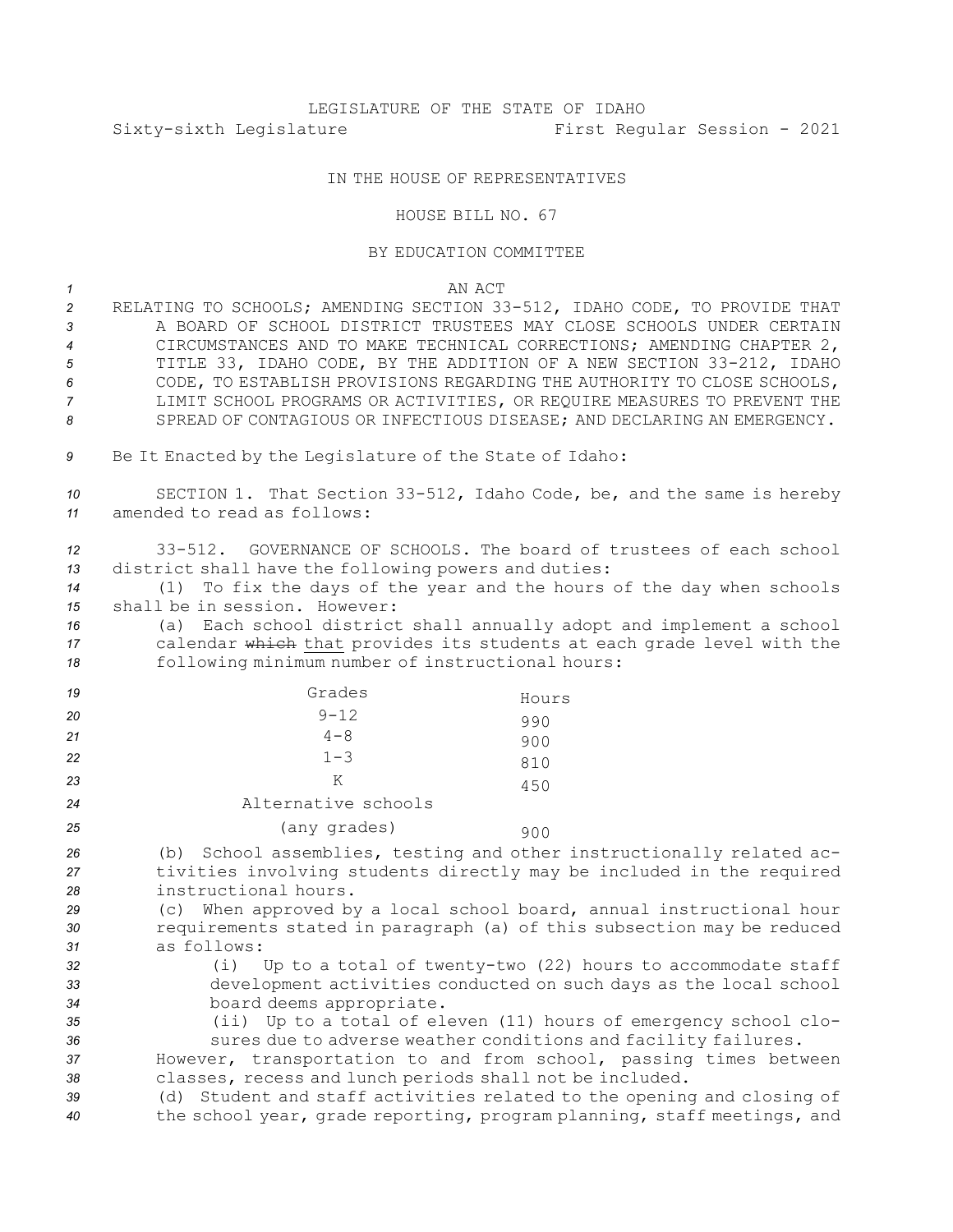*<sup>1</sup>* other classroom and building management activities shall not be counted *<sup>2</sup>* as instructional time or in the reductions provided in paragraph (c)(i) *3* of this subsection.

*<sup>4</sup>* (e) For multiple shift programs, this rule applies to each shift (i.e., *<sup>5</sup>* each student must have access to the minimum annual required hours of *6* instruction).

*<sup>7</sup>* (f) The instructional time requirement for grade 12 students may be re-*<sup>8</sup>* duced by action of <sup>a</sup> local school board for an amount of time not to ex-*9* ceed eleven (11) hours of instructional time.

 (g) The state superintendent of public instruction may grant an ex- emption from the provisions of this section for an individual building within <sup>a</sup> district, when the closure of that building, for unforeseen circumstances, does not affect the attendance of other buildings within the district.

 (h) The state board of education may grant <sup>a</sup> waiver of the minimum number of instructional hours for <sup>a</sup> school district when districtwide school closures are necessary as <sup>a</sup> result of natural occurrences cre- ating unsafe conditions for students. <sup>A</sup> county or state disaster declaration must have been issued for one (1) or more of the counties in which the school district is located. <sup>A</sup> waiver request to the state board of education must describe the efforts by the school district to make up lost instructional hours, the range of grades impacted, and the number of hours the school district is requesting be waived.

*<sup>24</sup>* (i) The reduction of instructional hours allowed in paragraphs (f) *<sup>25</sup>* through (h) of this subsection may not be combined in <sup>a</sup> single school *26* year.

 (2) To adopt and carry on and to provide for the financing of <sup>a</sup> total ed- ucational program for the district. Such programs in other than elementary school districts may include education programs for out-of-school youth and adults, and such districts may provide classes in kindergarten;

 (3) To provide, or require pupils to be provided with, suitable text-32 books and supplies<sub>7</sub> and<sub>L</sub> for advice on textbook selections<sub>L</sub> may appoint a curricular materials adoption committee as provided in section 33-512A, Idaho Code;

*<sup>35</sup>* (4) To protect the morals and health of the pupils;

36  $(5)$  To exclude from school<sub> $\tau$ </sub> children not of school age;

 (6) To prescribe rules for the disciplining of unruly or insubordinate pupils, including rules on student harassment, intimidation and bullying, such rules to be included in <sup>a</sup> district discipline code adopted by the board of trustees and <sup>a</sup> summarized version thereof to be provided in writing at the beginning of each school year to the teachers and students in the district in <sup>a</sup> manner consistent with the student's age, grade and level of academic achievement;

44 (7) To exclude from school<sub> $\tau$ </sub> pupils with contagious or infectious dis- eases who are diagnosed or suspected as having <sup>a</sup> contagious or infectious disease or those who are not immune and have been exposed to <sup>a</sup> contagious or infectious disease; and to close school on order of the state board of health and welfare or local health authorities if the board determines that condi-tions warrant such closure, based on consultation with the district health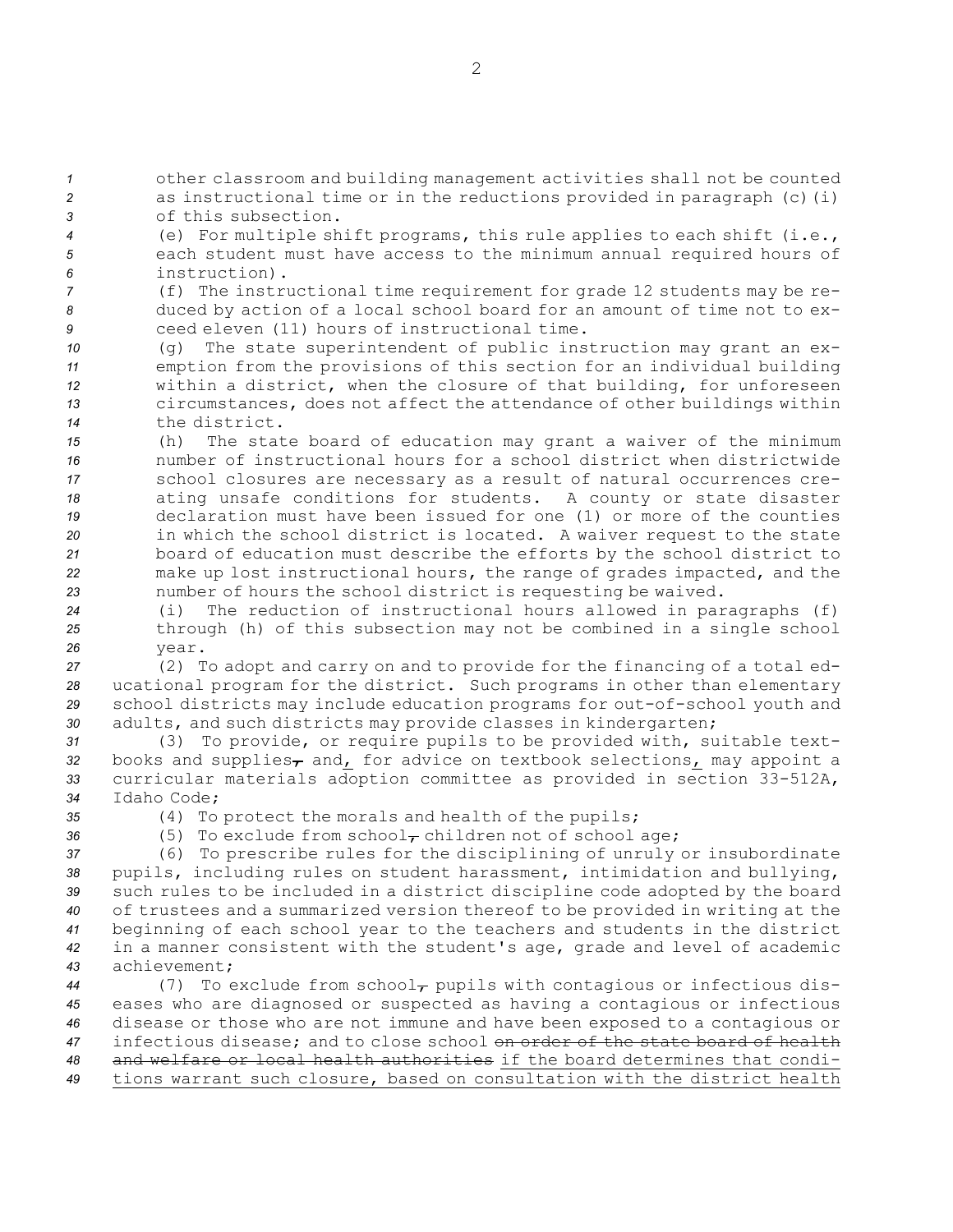*<sup>1</sup>* department of the public health district in which the school district is lo-*2* cated;

*<sup>3</sup>* (8) To equip and maintain <sup>a</sup> suitable library or libraries in the school *<sup>4</sup>* or schools and to exclude therefrom, and from the schools, all books, tracts, *<sup>5</sup>* papers, and catechisms of sectarian nature;

 (9) To determine school holidays. Any listing of school holidays shall include not less than the following: New Year's Day, Memorial Day, Indepen- dence Day, Thanksgiving Day, and Christmas Day. Other days listed in section 73-108, Idaho Code, if the same shall fall on <sup>a</sup> school day, shall be observed with appropriate ceremonies; and any days the state board of education may designate, following the proclamation by the governor, shall be school holi-*<sup>12</sup>* days;

 (10) To erect and maintain on each schoolhouse or school grounds <sup>a</sup> suit-14 able flagstaff or flagpole<sub>7</sub> and display thereon the flag of the United States of America on all days, except during inclement weather, when the school is in session; and for each Veterans Day, each school in session shall conduct and observe an appropriate program of at least one (1) class period remember-ing and honoring American veterans;

 (11) To prohibit entrance to each schoolhouse or school grounds, to pro- hibit loitering in schoolhouses or on school grounds and to provide for the removal from each schoolhouse or school grounds of any individual or indi- viduals who disrupt the educational processes or whose presence is detrimen- tal to the morals, health, safety, academic learning or discipline of the pupils. <sup>A</sup> person who disrupts the educational process or whose presence is detrimental to the morals, health, safety, academic learning or discipline of the pupils, or who loiters in schoolhouses or on school grounds, is guilty of <sup>a</sup> misdemeanor;

 (12) To supervise and regulate, including by contract with established entities, those extracurricular activities which that are by definition outside of or in addition to the regular academic courses or curriculum of <sup>a</sup> public school, and which extracurricular activities shall not be consid- ered to be <sup>a</sup> property, liberty or contract right of any student, and such extracurricular activities shall not be deemed <sup>a</sup> necessary element of <sup>a</sup> 34 public school education<sub> $\tau$ </sub> but shall be considered to be a privilege. For the purposes of extracurricular activities, any secondary school located in this state that is accredited by an organization approved through <sup>a</sup> process defined by the state department of education shall be able to fully partic- ipate in all extracurricular activities described in and governed by the provisions of this subsection;

*<sup>40</sup>* (13) To govern the school district in compliance with state law and *41* rules of the state board of education;

 (14) To submit to the superintendent of public instruction not later than July 1 of each year documentation which that meets the reporting re- quirements of the federal gun-free schools act of 1994 as contained within the federal improving America's schools act of 1994;

 (15) To require that all certificated and noncertificated employees hired on or after July 1, 2008, and other individuals who are required by the provisions of section 33-130, Idaho Code, to undergo <sup>a</sup> criminal history check shall submit <sup>a</sup> completed ten (10) finger fingerprint card or scan to the department of education no later than five (5) days following the first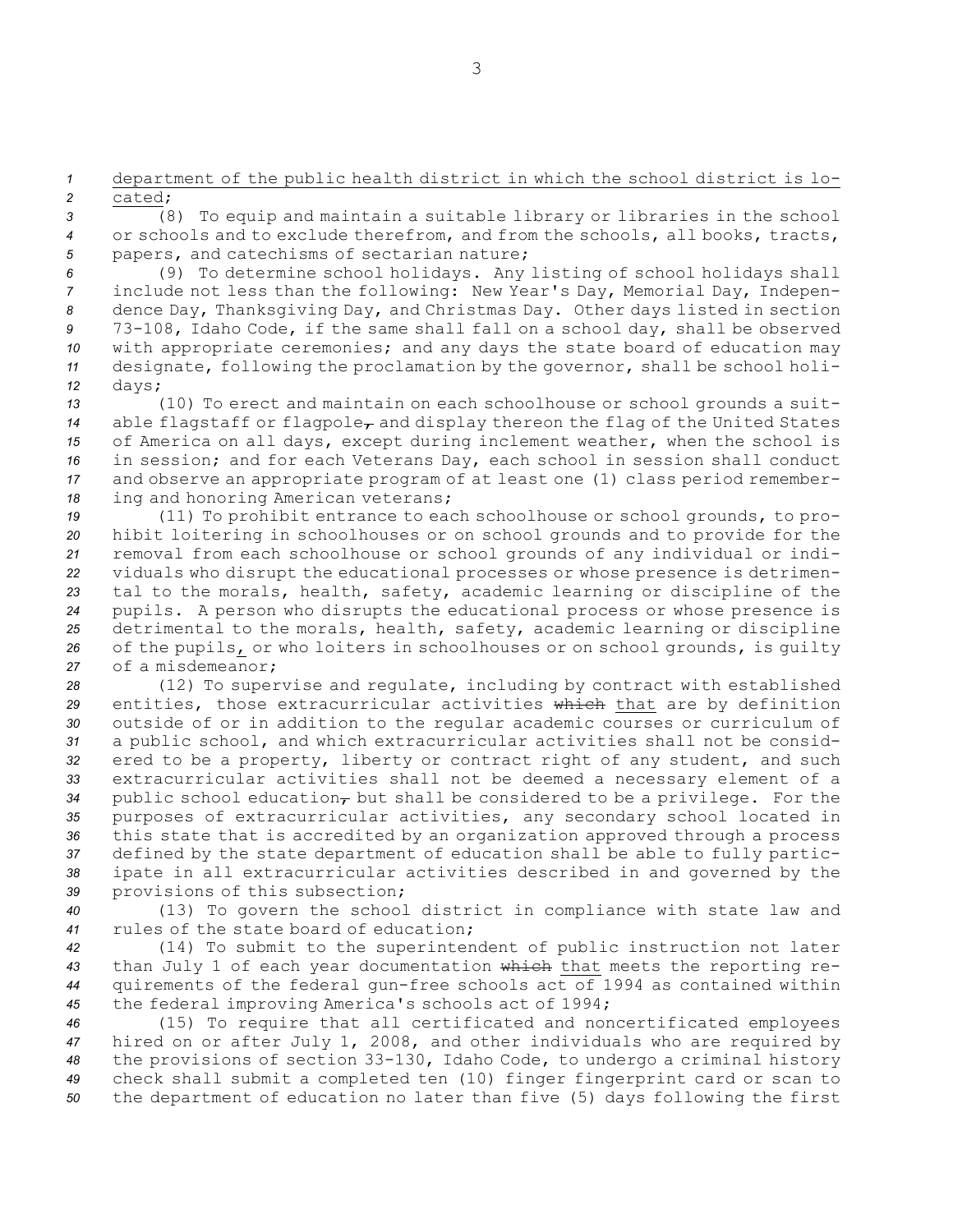day of employment or unsupervised contact with students in <sup>a</sup> K-12 setting, whichever is sooner. Such employees and other individuals shall pay the cost of the criminal history check. If the criminal history check shows that the employee has been convicted of <sup>a</sup> felony crime enumerated in section 33-1208, Idaho Code, it shall be grounds for immediate termination, dismissal or other personnel action of the district, except that it shall be the right of the school district to evaluate whether an individual convicted of one of these crimes and having been incarcerated for that crime shall be hired. Provided however, that any individual convicted of any felony offense listed in section 33-1208(2), Idaho Code, shall not be hired. For the purposes of criminal history checks, <sup>a</sup> substitute teacher is any individual who tem- porarily replaces <sup>a</sup> certificated classroom educator and is paid <sup>a</sup> substitute teacher wage for one (1) day or more during <sup>a</sup> school year. <sup>A</sup> substitute teacher who has undergone <sup>a</sup> criminal history check at the request of one (1) district in which he has been employed as <sup>a</sup> substitute shall not be required to undergo an additional criminal history check at the request of any other district in which he is employed as <sup>a</sup> substitute if the teacher has obtained <sup>a</sup> criminal history check within the previous five (5) years. If the district next employing the substitute still elects to require another criminal his- tory check within the five (5) year period, that district shall pay the cost of the criminal history check or reimburse the substitute teacher for such cost. To remain on the statewide substitute teacher list maintained by the state department of education, the substitute teacher shall undergo <sup>a</sup> crimi-nal history check every five (5) years;

 (16) To maintain <sup>a</sup> safe environment for students by developing <sup>a</sup> system that cross-checks all contractors or other persons who have irregular con-27 tact with students against the statewide sex offender registry<sub> $\tau$ </sub> by develop- ing <sup>a</sup> school safety plan for each school and by meeting annually with emer- gency first responders to update the plans and discuss emergency exercises and operations;

*<sup>31</sup>* (17) To provide support for teachers in their first two (2) years in the *<sup>32</sup>* profession in the areas of: administrative and supervisory support, mentor-*<sup>33</sup>* ing, peer assistance and professional development.

*<sup>34</sup>* SECTION 2. That Chapter 2, Title 33, Idaho Code, be, and the same is *<sup>35</sup>* hereby amended by the addition thereto of <sup>a</sup> NEW SECTION, to be known and des-*<sup>36</sup>* ignated as Section 33-212, Idaho Code, and to read as follows:

 33-212. AUTHORITY TO CLOSE SCHOOLS TO PREVENT THE SPREAD OF INFECTIOUS DISEASE. (1) Notwithstanding any provision of law or rule to the contrary, only the following person or entities shall have the authority to close schools or otherwise limit any aspect of school programs or activities to prevent the spread of contagious or infectious disease:

*<sup>42</sup>* (a) The governor or state board of education, whose authority may apply *<sup>43</sup>* statewide or to any area of the state; or

*<sup>44</sup>* (b) <sup>A</sup> board of school district trustees as provided in section 33-512, *<sup>45</sup>* Idaho Code, or the board of directors of <sup>a</sup> public charter school.

 (2) Only <sup>a</sup> person or an entity listed in subsection (1) of this section shall have the authority to require, in schools or during school programs or activities, measures intended to prevent the spread of contagious or infec-tious disease.